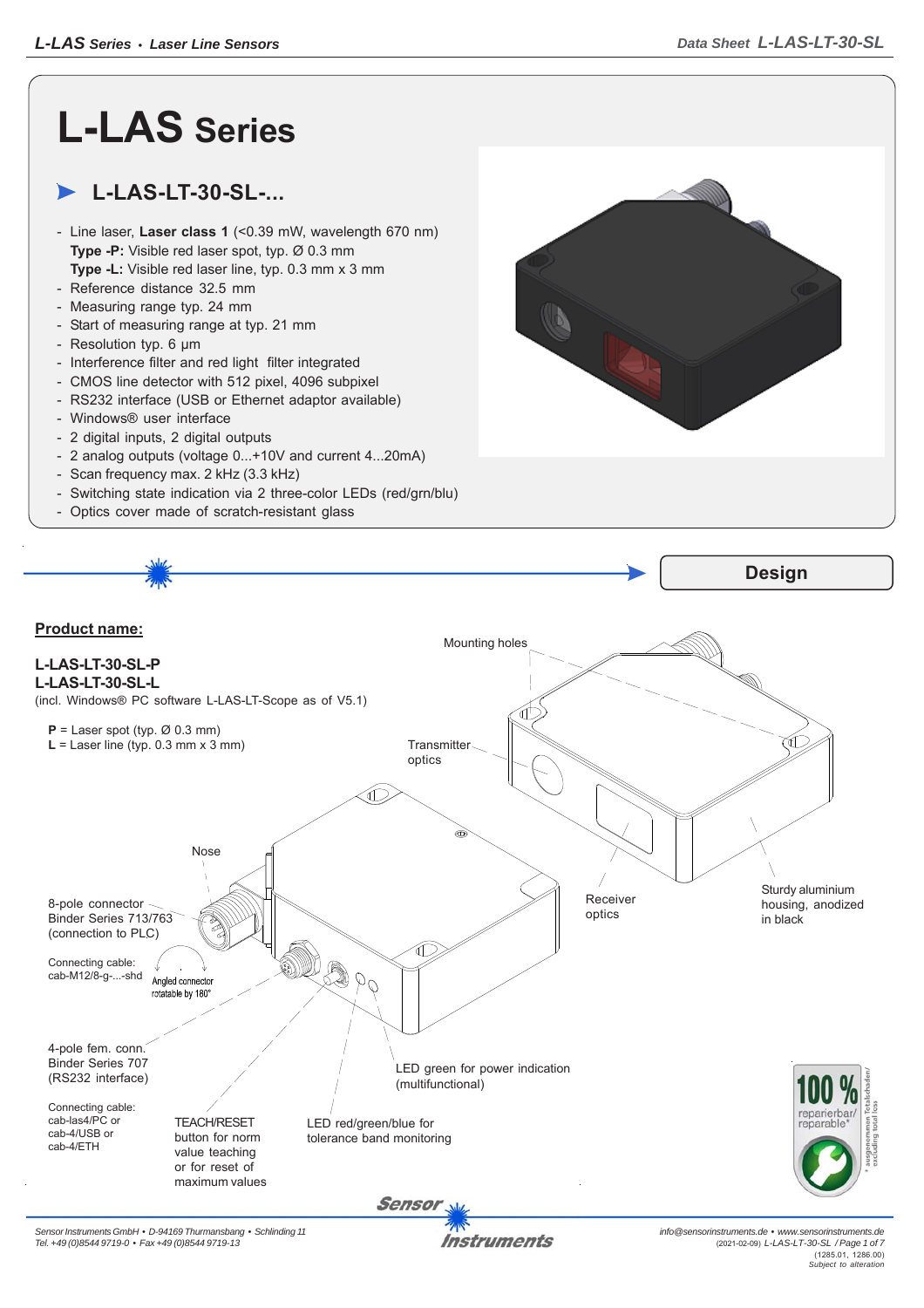

**Technical Data**

| <b>Model</b>                                | L-LAS-LT-30-SL-P                                                                                                                                                                                                                                                                                   | L-LAS-LT-30-SL-L                            |
|---------------------------------------------|----------------------------------------------------------------------------------------------------------------------------------------------------------------------------------------------------------------------------------------------------------------------------------------------------|---------------------------------------------|
| Light source                                | Semiconductor laser, 670 nm, DC-operation, 0.39 mW max. opt. power, laser class 1 acc. to<br>DIN EN 60825-1. The use of these laser sensors therefore requires no additional protective measures.                                                                                                  |                                             |
| Reference distance                          | 32.5 mm                                                                                                                                                                                                                                                                                            |                                             |
| Measuring range                             | typ. $24$ mm                                                                                                                                                                                                                                                                                       |                                             |
| Start of measuring range                    | typ. 21 mm (measured from housing edge, cf. picture beam path)                                                                                                                                                                                                                                     |                                             |
| End of measuring range                      | typ. 45 mm (measured from housing edge, cf. picture beam path)                                                                                                                                                                                                                                     |                                             |
| Resolution                                  | typ. $6 \mu m$                                                                                                                                                                                                                                                                                     |                                             |
| Reproducibility                             | typ. $\pm$ 6 µm                                                                                                                                                                                                                                                                                    |                                             |
| Linearity                                   | <= typ. 0.25% of full scale output (FSO)                                                                                                                                                                                                                                                           |                                             |
| Laser line geometry                         | typ. Ø 0.3 mm                                                                                                                                                                                                                                                                                      | typ. $0.3$ mm $\times$ 3 mm                 |
| Optical filter                              |                                                                                                                                                                                                                                                                                                    | Interference filter, red light filter RG630 |
| Analog output (ANA)                         | 1x current output: I-OUT (4  20mA)<br>1x voltage output: ANA (0  +10V)                                                                                                                                                                                                                             |                                             |
| Digital outputs (OUT0, OUT1)                | OUT0: (-) Measuring value < lower tolerance threshold<br>OUT1: (+) Measuring value > upper tolerance threshold<br>pnp bright-switching/npn dark-switching or pnp dark-switching/npn bright-switching,<br>adjustable under Windows®, 100 mA, short-circuit proof                                    |                                             |
| Digital inputs (INO, IN1)                   | INO: External trigger, IN1: Teach/Reset (double function)<br>Input voltage +Ub/0V, with protective circuit                                                                                                                                                                                         |                                             |
| Voltage supply                              | +24VDC $(\pm 10\%)$                                                                                                                                                                                                                                                                                |                                             |
| Sensitivity setting                         | adjustable under Windows® via PC                                                                                                                                                                                                                                                                   |                                             |
| Laser power correction                      | adjustable under Windows® via PC                                                                                                                                                                                                                                                                   |                                             |
| Current consumption                         | typ. 200 mA                                                                                                                                                                                                                                                                                        |                                             |
| Enclosure rating                            | Electronics: IP54, optics: IP67                                                                                                                                                                                                                                                                    |                                             |
| Temperature stability                       | typ. $0.01\%$ of measuring range/°C                                                                                                                                                                                                                                                                |                                             |
| Temperature ranges                          | operating temperature range: -10°C  +50°C<br>storage temperature range: -20°C  +85°C                                                                                                                                                                                                               |                                             |
| Housing material                            | Aluminum, anodized in black                                                                                                                                                                                                                                                                        |                                             |
| Housing dimensions                          | LxWxH approx. 65 mm x 55 mm x 20.6 mm (without connectors)                                                                                                                                                                                                                                         |                                             |
| Type of connector                           | 8-pole circular connector type Binder 713/763 (PLC/Power)<br>4-pole circular fem. connector type Binder 707 (PC/RS232)                                                                                                                                                                             |                                             |
| Connecting cable                            | to $PLC: cab-M12/8-g--shd$<br>to PC/RS232 interface: cab-las4/PC or cab-las4/PC-w<br>to PC/USB interface: cab-4/USB or cab-4/USB-w<br>to PC/Ethernet interface: cab-4/ETH                                                                                                                          |                                             |
| <b>LED</b> indication<br>(4x two-color LED) | 1x three-color LED red/green/blue for tolerance band monitoring:<br>red = Measuring value out of tolerance window<br>green (ok) = Measuring value within tolerance window<br>white = Measuring value out of measuring range<br>1x three-color LED red/green/blue (Power indication): green = Power |                                             |
| Teach/reset button                          | for norm value teaching or for reset of maximum values via input IN1                                                                                                                                                                                                                               |                                             |
| EMC test acc. to                            | ce<br>DIN EN 60947-5-2                                                                                                                                                                                                                                                                             |                                             |
| Measuring frequency                         | max. 2 kHz (3.3 kHz)                                                                                                                                                                                                                                                                               |                                             |
| Max. switching current                      | 100 mA, short-circuit proof                                                                                                                                                                                                                                                                        |                                             |
| Interface                                   | RS232, parameterisable under Windows®                                                                                                                                                                                                                                                              |                                             |
| Output polarity                             | Bright-/dark-switching, can be switched under Windows®                                                                                                                                                                                                                                             |                                             |

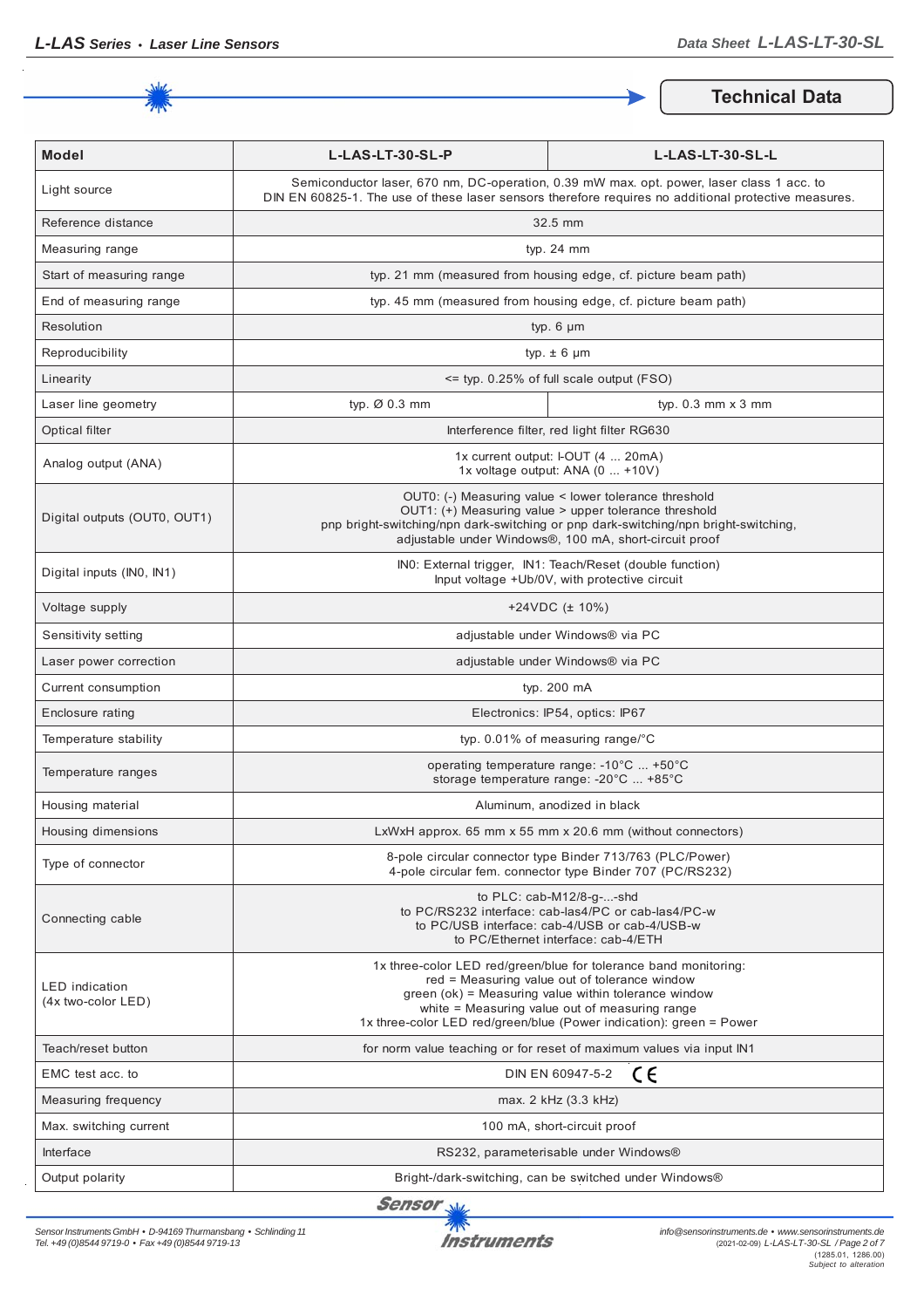

Sensor<sub>s</sub>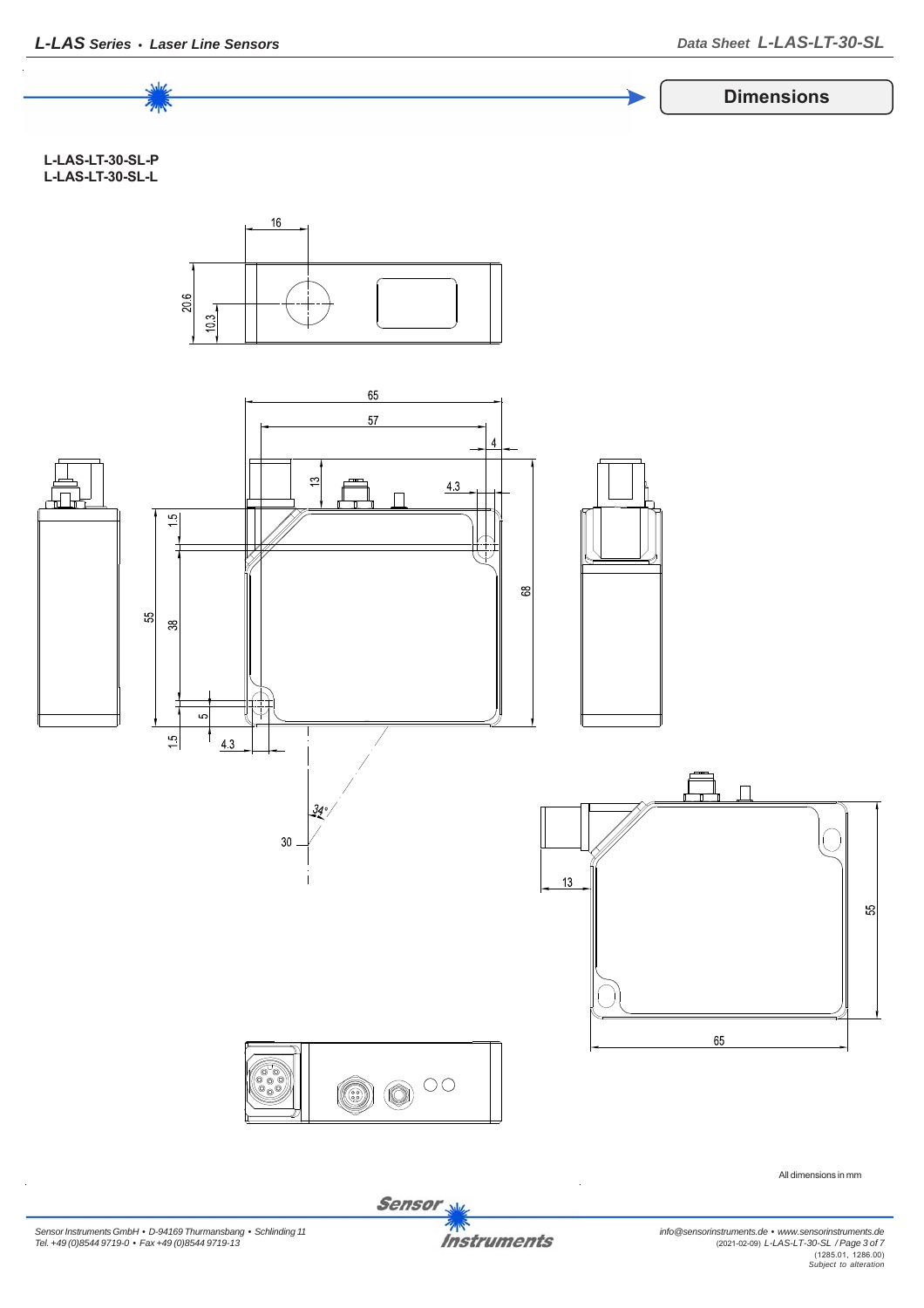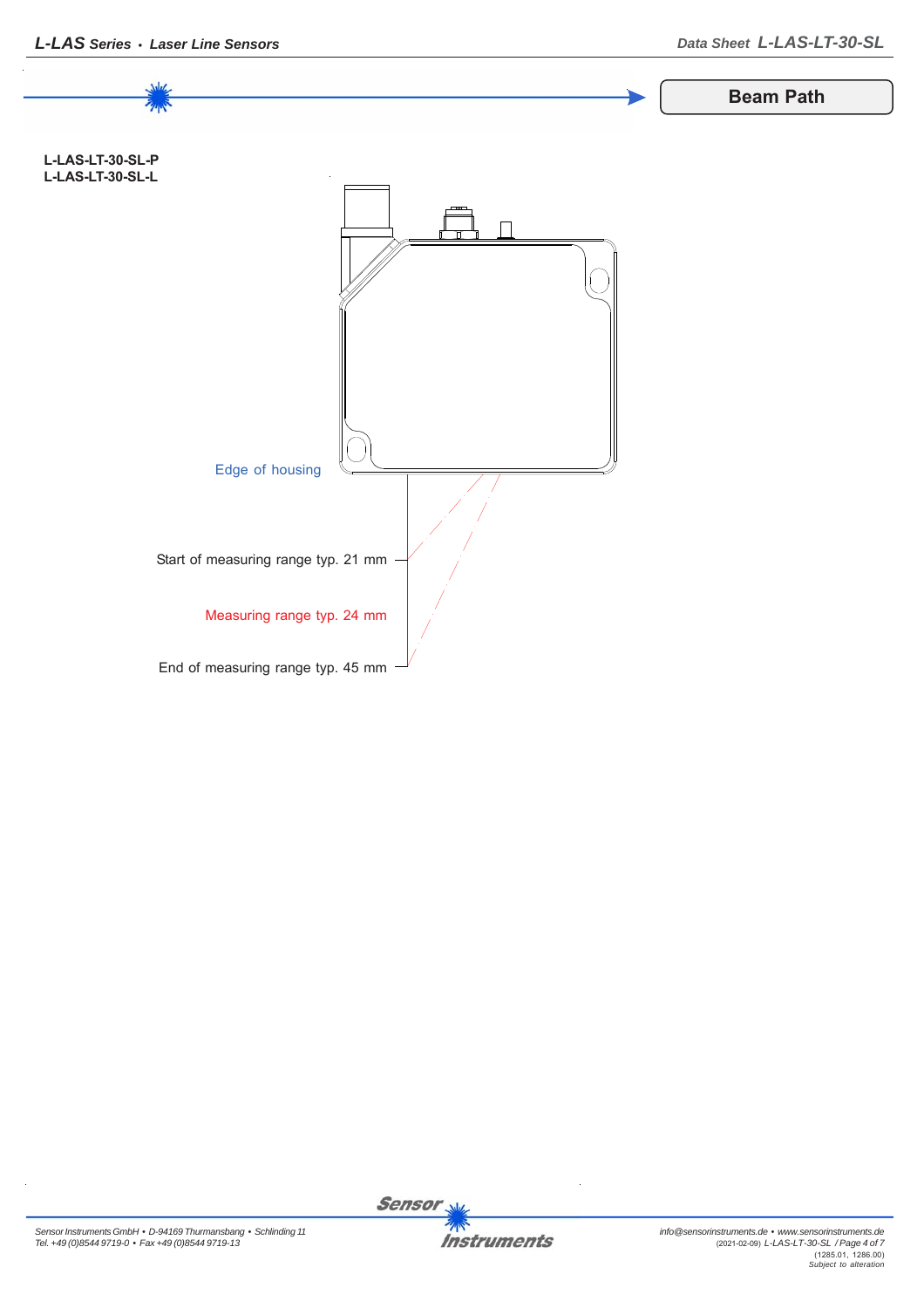

*Sensor Instruments GmbH • D-94169 Thurmansbang • Schlinding 11 Tel. +49 (0)8544 9719-0 • Fax +49 (0)8544 9719-13*

Instruments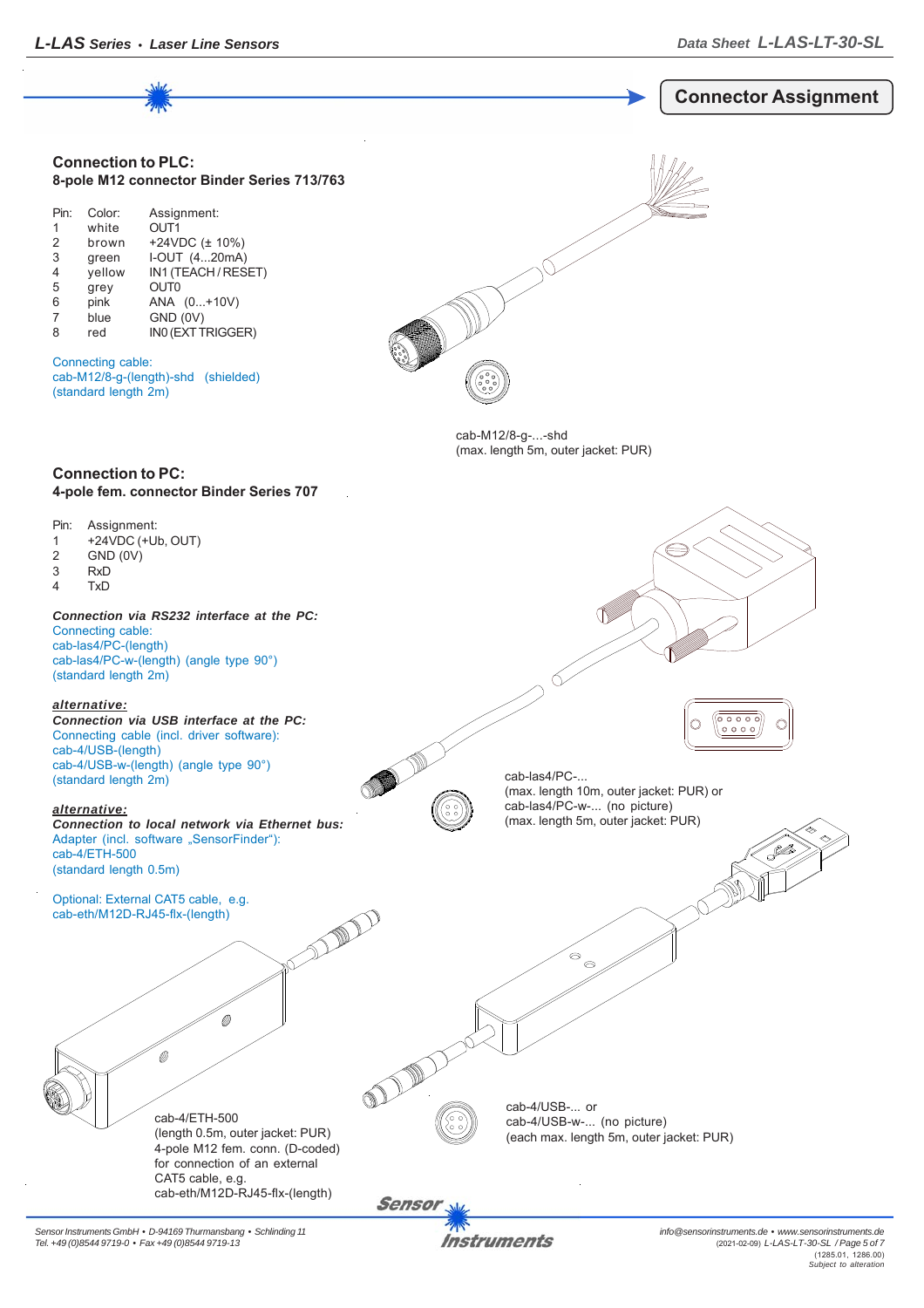*info@sensorinstruments.de • www.sensorinstruments.de* **Instruments** (2021-02-09) *L-LAS-LT-30-SL / Page 6 of 7*





(1285.01, 1286.00) *Subject to alteration*